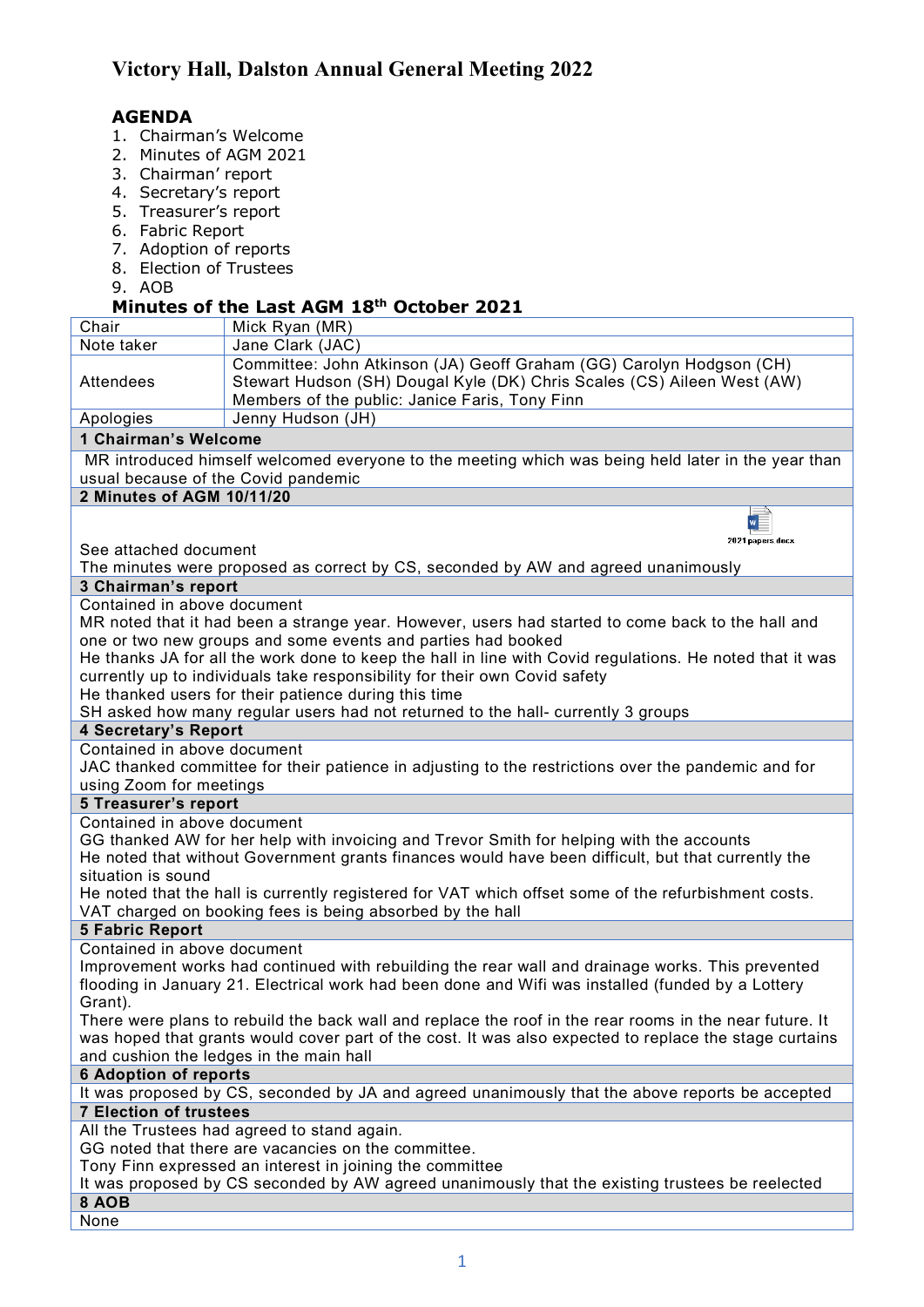# **Victory Hall, Dalston Annual General Meeting 2022**

## **Reports for March 2021- February 2022**

### **Chairman's Report**

2021 has been another rollercoaster year for all due the ongoing pandemic. As the government guidelines have changed throughout the year the committee have been kept busy to ensure the hall is a safe environment for users. We have made the best of the situation and have welcomed back many of our regular groups and also a few new hall users. I want to say a very big thank you to all our users for their continued support and understanding throughout this difficult time.

The Makers Market restarted in August and I am pleased to say has been a great success with a wide variety of stalls and the ever-popular pop up cafe.

We have continued with hall improvements, recently redecorating the stage area, renewing the stage curtains and purchasing 9 new tables for the Social Room.

I am pleased to report that having been successfully awarded a National Lottery Community Building grant and other grants we can now start Phase 3 of the refurbishment which will address the structural issues identified with the Social Room rear wall and roof, and boiler replacement. This work is scheduled to commence in the spring 2022 meaning the two rear rooms will be out of use for about 12 weeks but hopefully we can accommodate most bookings in the main hall.

I want to say thank you to all the hall trustees for their continued help and support throughout the year, we have a very good team all of which are volunteers and they give a lot of time and effort to ensure this community asset maintained and improved for future generations.

#### *Michael Ryan*

#### **Secretary's report**

The committee met 7 times in 2021/22. The first 3 meetings took place on Zoom. Overall the attendance at meetings was 90% of those who were members at the time.

The committee began the year with 10 members and concluded with 11 members. Jenny Hudson resigned in December 21. The committee is very grateful for her service. Chris Tibbs and Tony Finn were welcomed to the committee in December. Chris has been appointed treasurer from January 2022. Geoff Graham had done an admirable job as treasurer for several years – having taken on the role 'temporarily'. We are grateful for this and also for the support and expertise given by Trevor Smith.

The year began with the hall closed during another Covid lockdown and continued as a roller coaster ride of evolving advice and guidance. John Atkinson is to be thanked for keeping abreast of this.

We are grateful to our regular users who have nearly all returned to the hall now. We also have some new users running successful groups and the very popular Makers market is back again. The diary is not yet full and some events were cancelled during the surge of Omicron cases, but overall the bookings are looking promising.

There has been much discussion over the year about the  $3<sup>rd</sup>$  phase of the refurbishment project and the funding applications needed to support this. Everything has come together and the work is due to start soon. We are pleased with the new stage curtains and enjoyed some beautiful new decorations over the Christmas period.

In September 21, the hall was assessed for the Hallmark award and was received the Level 1 award.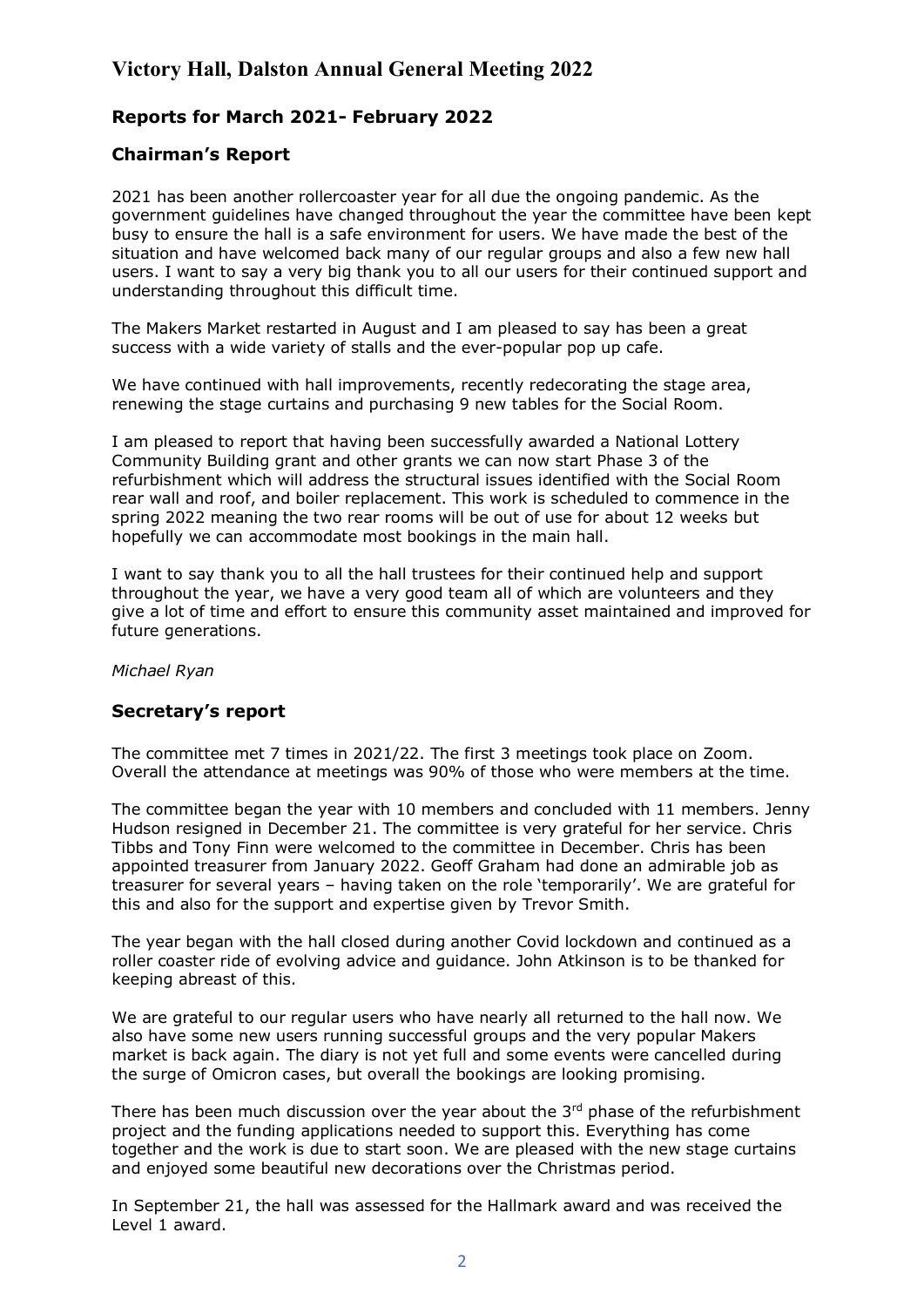# **Victory Hall, Dalston Annual General Meeting 2022**

At the end of this coming year the hall will mark its centenary and after all the trials and tribulations of the past 2 years we hope we will be able to celebrate in style!

*Jane Clark*

#### **Treasurer's Report**

2021 was another year where hall lettings were severely constrained as a result of Covid restrictions and hirers' reluctance to organise events because of safety concerns for their members. There were no lettings January to April with minimal lettings (averaging £500 per month) from May to September returning to pre-pandemic levels in November only to reduce in December following concerns about the Omicrom variant. It was disappointing that more use was not made of the hall's newly upgraded facilities.

Donations of £1,332 (including £1,057 from Friends of the Victory Hall) made a muchappreciated addition to the year's receipts

Payments made were kept to a minimum. The total of £9,248 includes nearly £3,000 of one off costs replacing and upgrading equipment and facilities. Our gas supplier, CNG, ceased trading early November and our supply was transferred to Pozative Energy at a highly-inflated tariff for the balance of the year. This explains the substantial increase in gas costs. We have therefore instigated a transfer to British Gas Lite on 3-year fixed price tariff which is more competitive.

If we exclude the £3000 one off expenditure from the results, lettings during the year were in modest surplus.

The surplus of £40,000 held in our cash fund at the end of last year was invested in the Rathbone Active Income and Growth Fund on 25th January. The Fund's objective is to deliver a greater return than the Consumer Price Index  $+$  3%. So far, this year the fund has increased in value by £3,046 and remitted dividends of £828

The hall's cash position was helped by the receipt of 3 lockdown grants totalling £9,469 and an £8,000 restart grant.

*Geoff Graham Jan 22*

The full accounts are available if required but the attached charts show a breakdown of the figures in an easier format.